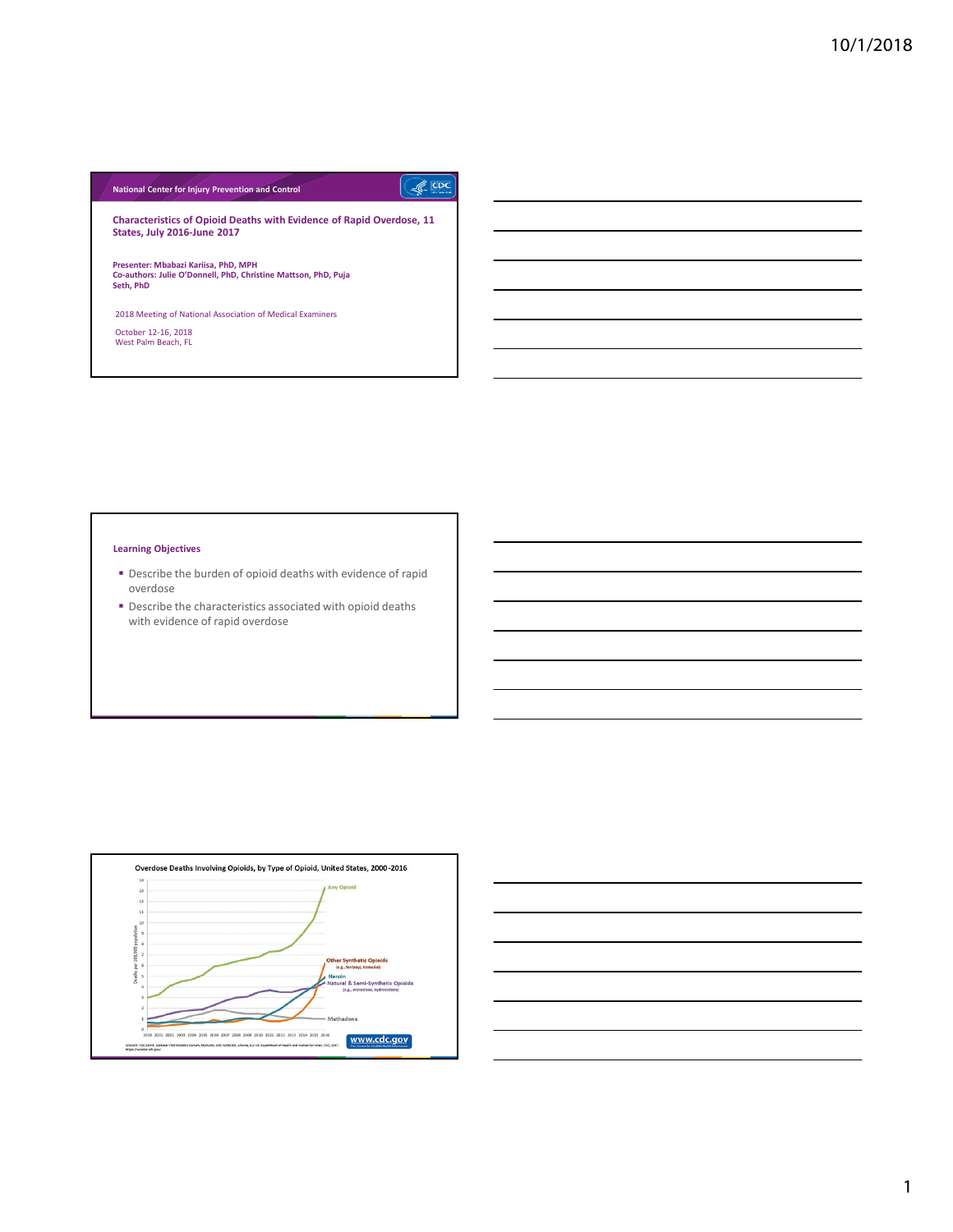### **Opioid Deaths with Evidence of Rapid Overdose**

- Increased use of more potent opioids, such as fentanyl and fentanyl analogs, can lead to increased risk of overdose soon after ingestion
- 'Rapid overdoses' occur within 5 to 10 minutes of drug use
- Symptoms include slower heart rate, shallow breathing, severe sleepiness Identification of rapid overdoses can be challenging using death certificate data





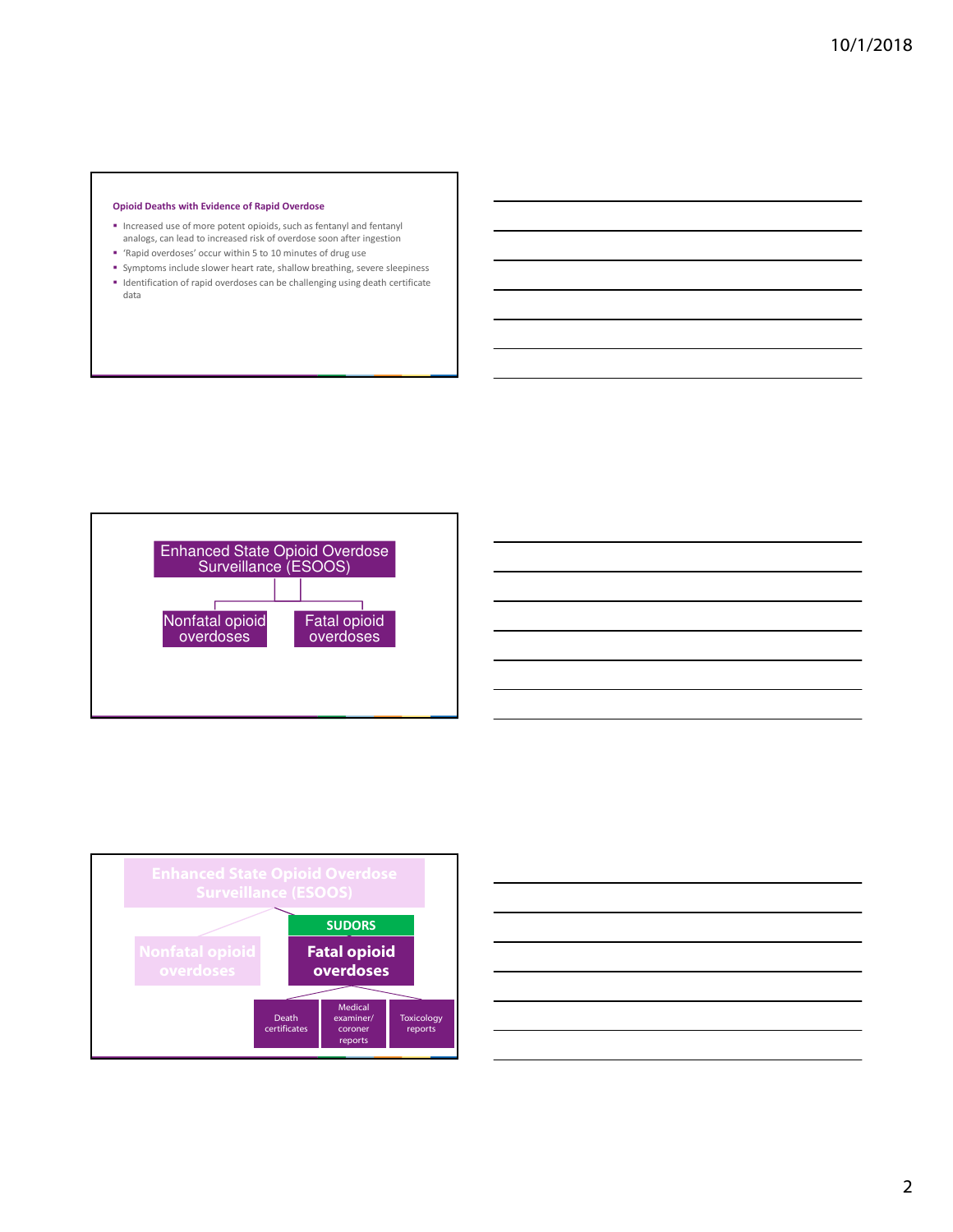

| <u> 1989 - Johann Stoff, deutscher Stoff, der Stoff, der Stoff, der Stoff, der Stoff, der Stoff, der Stoff, der S</u>                                                                                                         |  |  |
|-------------------------------------------------------------------------------------------------------------------------------------------------------------------------------------------------------------------------------|--|--|
|                                                                                                                                                                                                                               |  |  |
| <u> 1989 - Johann Stoff, amerikansk politiker (d. 1989)</u>                                                                                                                                                                   |  |  |
| <u> 1989 - Johann Stoff, deutscher Stoffen und der Stoffen und der Stoffen und der Stoffen und der Stoffen und de</u>                                                                                                         |  |  |
| ,我们也不会有一个人的事情。""我们的人们,我们也不会有一个人的人,我们也不会有一个人的人,我们也不会有一个人的人,我们也不会有一个人的人,我们也不会有一个人的<br>第一百一章 一个人的人,我们的人们,我们的人们,我们的人们,我们的人们,我们的人们,我们的人们,我们的人们,我们的人们,我们的人们,我们的人们,我们的人们,我们                                                          |  |  |
| the control of the control of the control of the control of the control of the control of the control of the control of the control of the control of the control of the control of the control of the control of the control |  |  |

| Any evidence of drug use | Evidence of rapid overdose                                                               |
|--------------------------|------------------------------------------------------------------------------------------|
| No evidence of drug use  | Tourniquet around arm                                                                    |
|                          | Needle location<br>Witness report rapid overdose<br>Q (0) No Report<br>Q (0) No Evidence |
|                          | $\odot$ $\,$ $\,$ $\,$<br>$0 - r$                                                        |
|                          | Other - Explain:<br>п                                                                    |
|                          |                                                                                          |
|                          |                                                                                          |

# **Mock Case Narrative**

- The decedent (D) was a black, male, aged 38 years old. D was found by his wife upon returning home. She found D **unresponsive on the floor** with a **needle in his arm**. D had multiple puncture wounds on his body.
- EMS arrived and administered 5 doses of Narcan and transported D to the hospital, but he ultimately died. D had a history of obesity, hypertension, heroin use and hepatitis C. D's toxicology was positive for carfentanil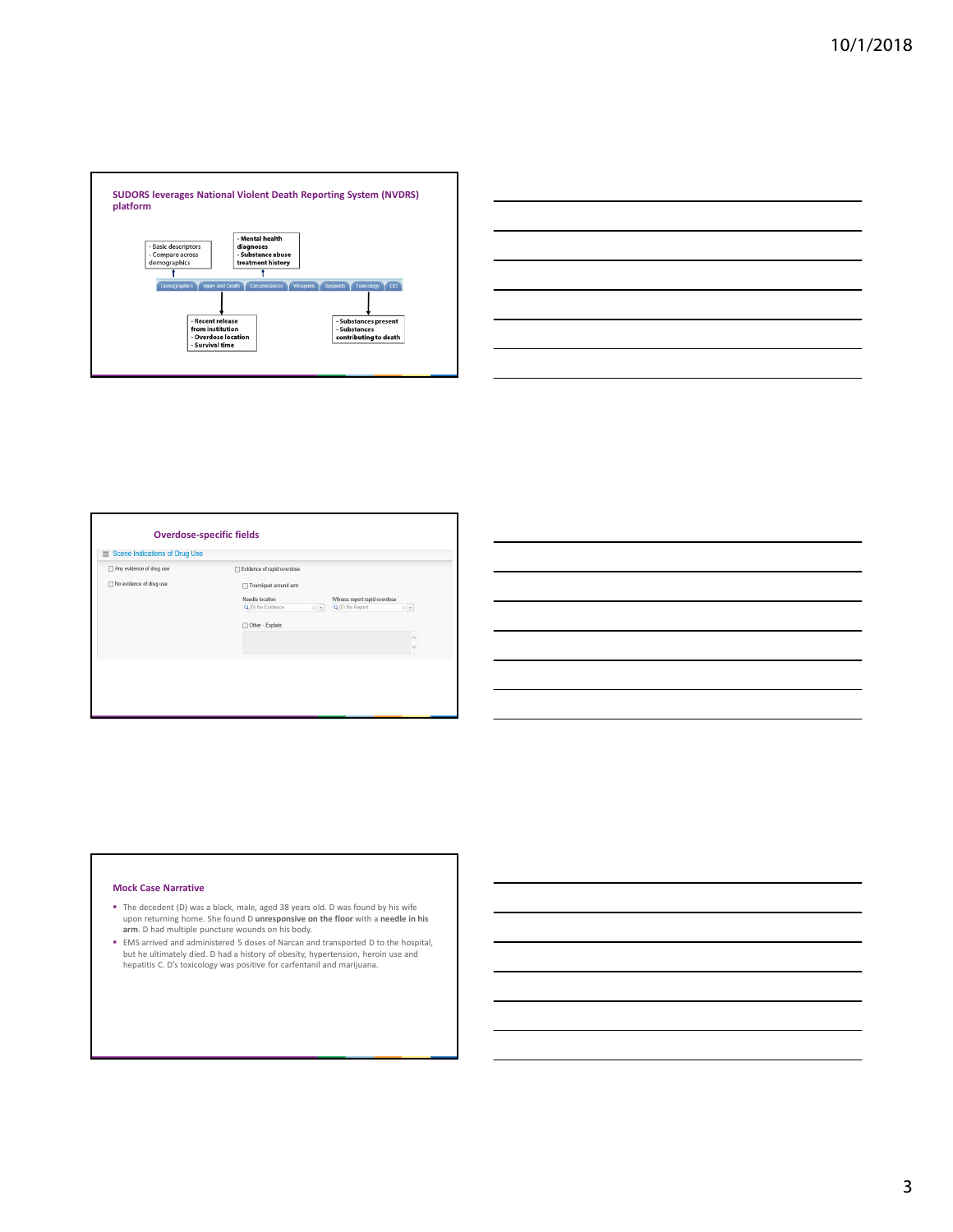

# **Analysis**

- Restricted to 11 states (Kentucky, Maine, Massachusetts, Missouri, New Hampshire, New Mexico, Ohio, Oklahoma, Rhode Island, West Virginia, Wisconsin)
- Reporting period from July 2016 June 2017
- Exclude individuals under 15 years
- Rapid overdoses identified using checkbox for 'Evidence of Rapid Overdose' to indicate decedent went unresponsive within seconds to minutes after taking drugs

# **Results**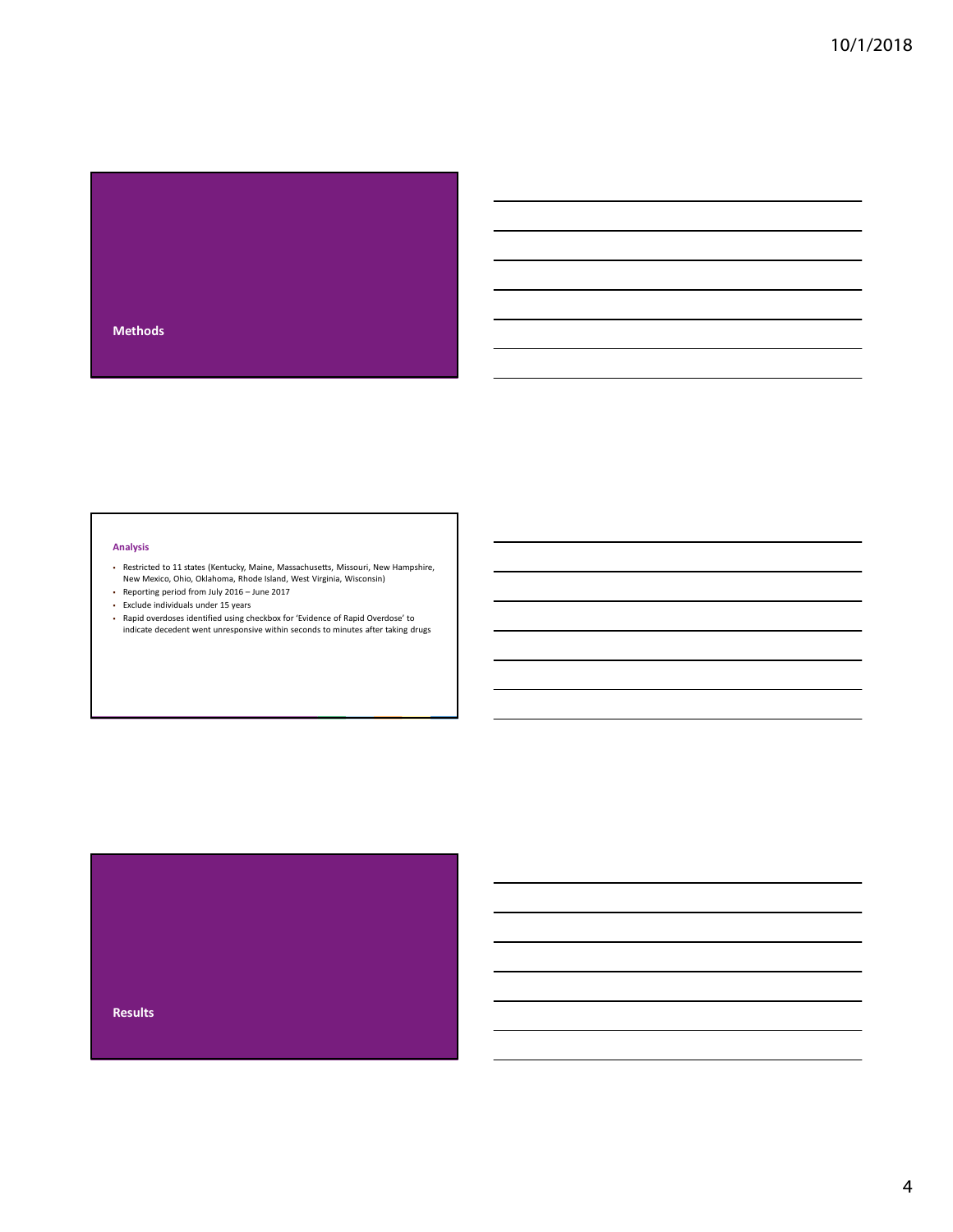# **Demographic characteristics of opioid deaths with evidence of rapid overdose—July 2016–June 2017**

- 11,984 opioid-involved overdoses
- 12% (1387) of opioid overdose deaths had evidence of rapid overdose
- 85% of decedents were White, non-Hispanic
- 75% were male and 38% were between the ages of 25 and 34 (mean age of 37.9)









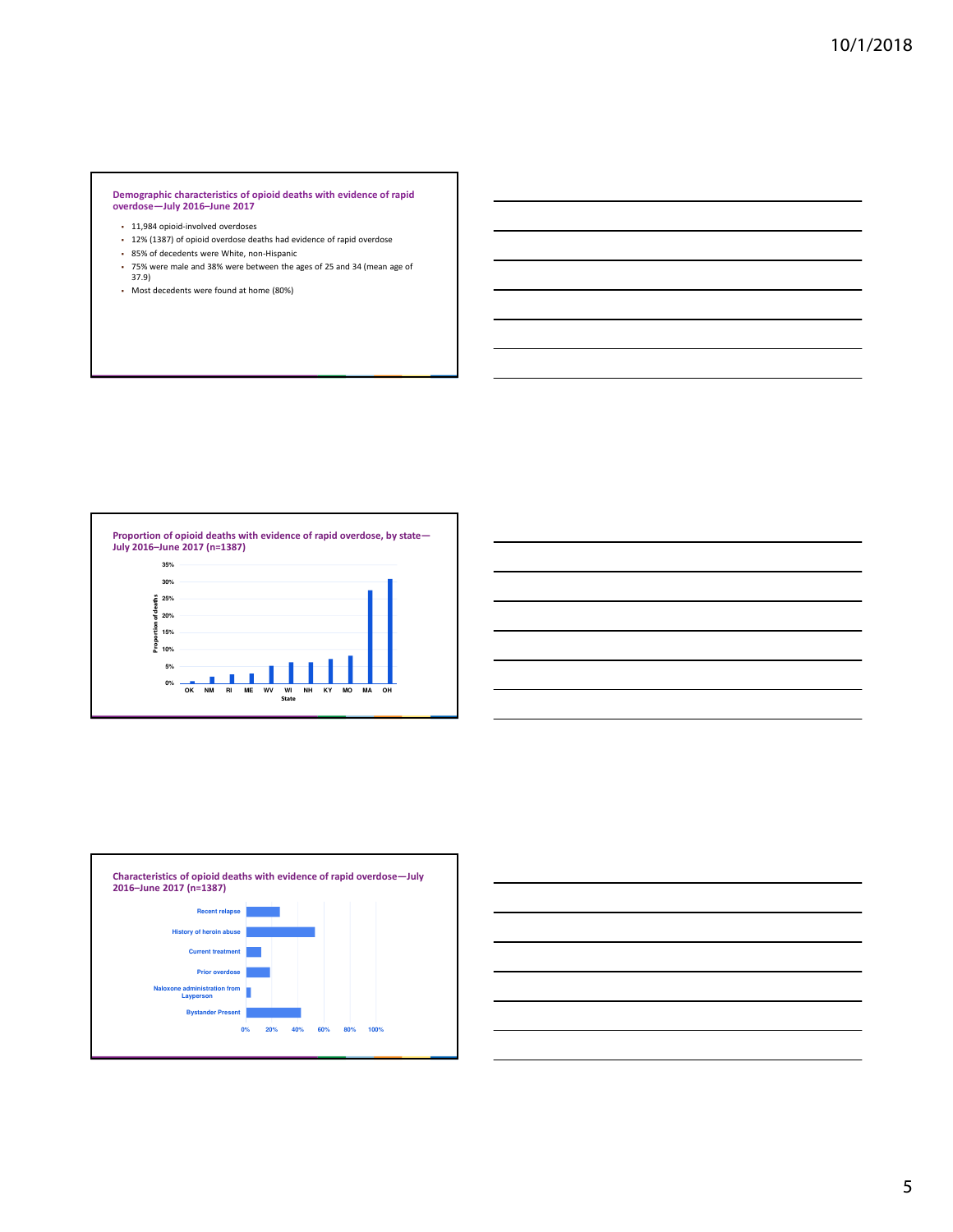









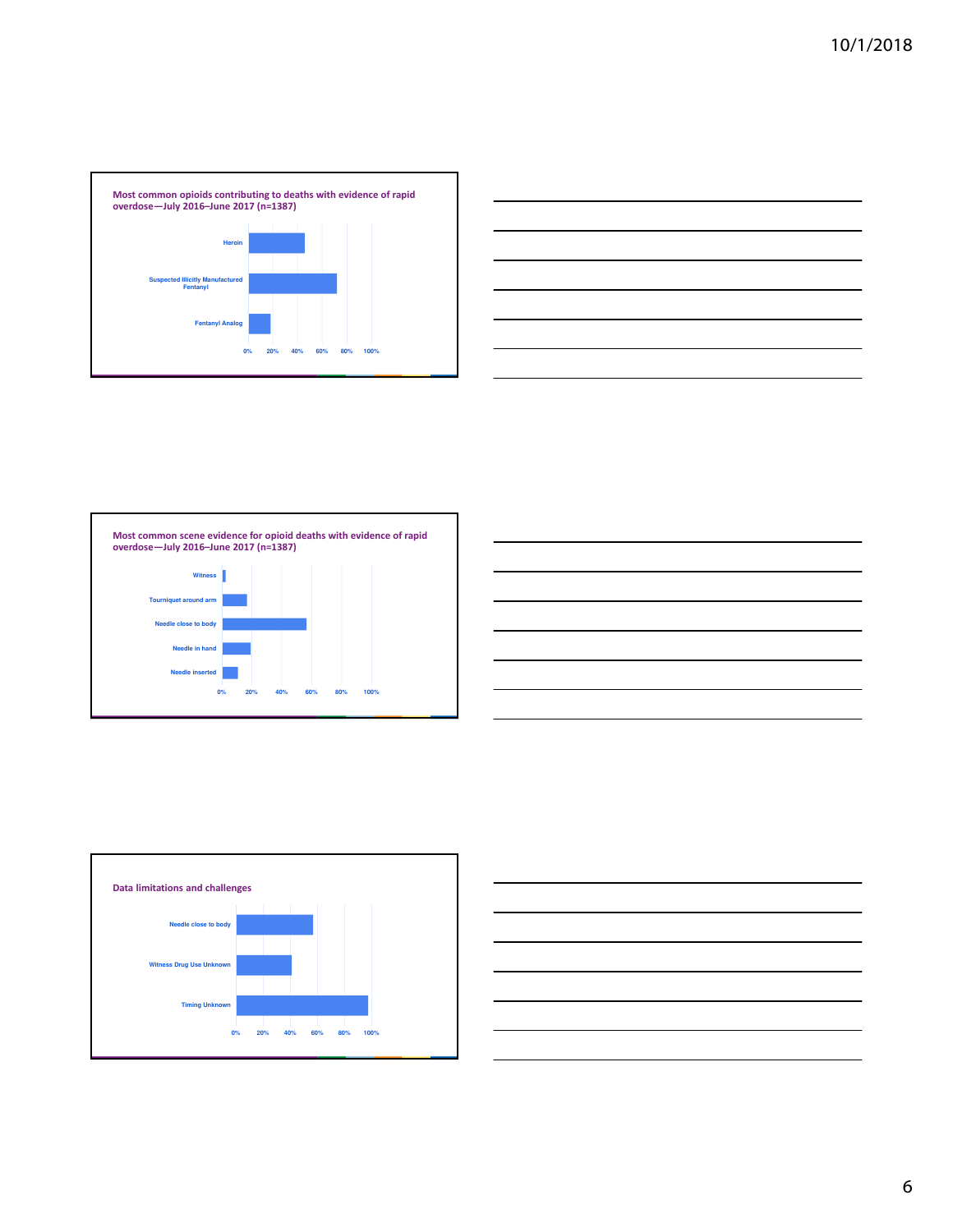#### **Summary of Findings**

- 12% of opioid involved deaths had evidence of rapid overdose
- Fentanyl was listed as a cause of death for 73% of deaths
- Bystanders were present for less than half of deaths
- Naloxone was rarely administered

#### **Conclusions**

- Challenges in correctly classifying some opioid deaths as rapid overdoses based on limited evidence
- **Strengthen abstractor training and limit potential misclassification**
- $\blacksquare$  Information captured in medical examiner reports critical in identifying these deaths

#### **Acknowledgements**

- **States participating in the ESOOS Program and participating state agencies** – State health departments
	- Medical Examiner and coroner offices
	- Vital registrar offices
- **CDC staff** 
	- ESOOS: Matthew Gladden, Alana Vivolo-Kantor, Rose Rudd, Nana Wilson, Felicita David, Brooke Hoots, Lawrence Scholl, Stephen Liu, Londell McGlone, Naomi David, Anita Pullani, Terry Davis, Shelby Alexander, Jocelyn Wheaton, Henrietta Kuoh, Lindsay Culp, Megan Early, Sabeen Bhimani